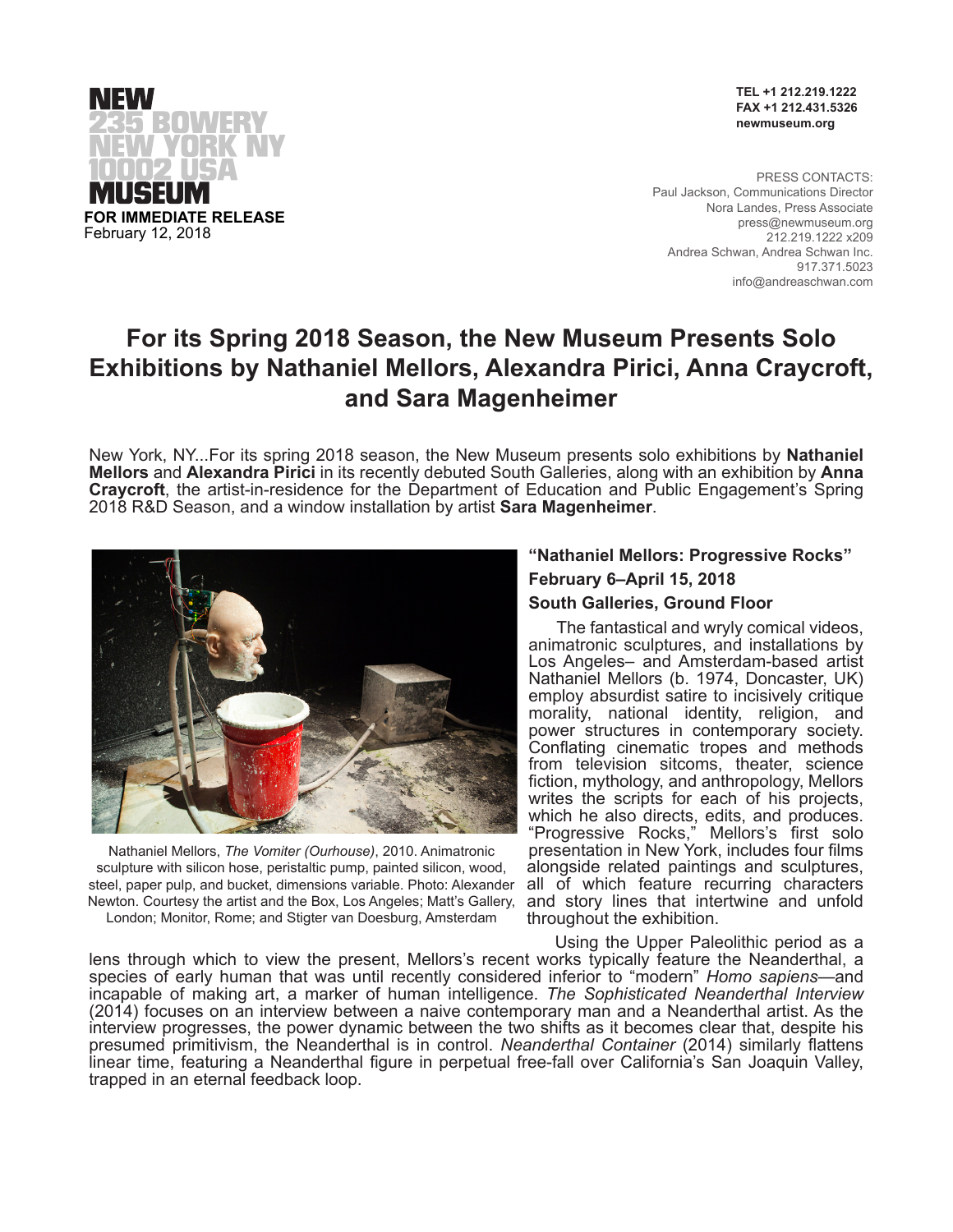*Ourhouse Episode -1: Time* (2015–16), the latest in Mellors's dramatic sci-fi series *Ourhouse* (2010–ongoing), is projected alongside an animatronic sculpture of The Object, a book-eating creature who literally digests a family's library and controls what they see and experience. In the film, The Object consumes The Eternal Present, a book covering 35,000 years of European cave art, as the family travels across time to ultimately find themselves in a permanent present, dislocated from history. A new animatronic sculpture and multichannel video installation of *The Aalto Natives* (2017, in collaboration with Erkka Nissinen), originally conceived for the Finnish Pavilion at the 57th Venice Biennale, is in the center of the exhibition. In this work, two messianic beings—in the form of a cardboard box and a giant egg—attempt to make sense of a culture they created a million years prior, which suffers from xenophobia and polarizing populism. The title of the exhibition, like many of Mellors's projects, plays with linguistic elasticity, conjuring multiple meanings that range from a music subgenre to a forwardthinking mineral mass to a crisis in liberal culture. His raucous works stage a breakdown of form, in which free associations, puns, and fragmented dialogue abstract meaning, causing narrative structures to collapse and a sense of the surreal to take hold.

"Nathaniel Mellors: Progressive Rocks" is curated by Margot Norton, Curator.

# **"Alexandra Pirici: Co-natural" February 6–April 15, 2018 South Galleries, Ground Floor**

Alexandra Pirici (b. 1982, Bucharest, Romania) uses sculpture, performance, and choreography to address symbolic manifestations of history through frameworks that define bodily presence in both real and virtual space.

Pirici's new work, *Co-natural*  (2018), is an ongoing action with live performers and a holographic image. The work considers the increasing fragmentation of presence and self, enabled by digital technologies, financialization, and, more broadly, by modernity's division of nature



"Alexandra Pirici: Aggregate," 2017. Exhibition view: Neuer Berliner Kunstverein, Berlin. Photo: Joseph Devitt Tremblay. Courtesy the artist

from culture, body from mind or spirit, and individual from collective. *Co-natural* attempts to enact a dispersion of bodily presence, commenting on contemporary processes of abstraction that separate sign from substance and image from material support. Yet the work also mines this fragmentation for its potential to create a different idea of the self, one distributed across time, space, bodies, history, and memory.

This new work, conceived especially for the New Museum's South Galleries, continues Pirici's recent interrogations of the collective body through choreography that links different temporal and spatial events in real time. Exploring memorials and monuments; artworks and objects in museum collections, lost, or stored in freeports; as well as abstractions of the living subject into quantifiable, monetizable data—through physical bodies, voice, and ghostly images—the work resituates them in new relations and entanglements. Pirici contextualizes the hologram, a fragment of a "whole," through live action; the hologram becomes a mediator of presence, revealing the ways in which images and living bodies influence each other. *Co-natural* proposes a single, modular organism made of both living and digital matter that gradually assembles and disperses again over the course of each day of the exhibition.

The exhibition is curated by Helga Christoffersen, Associate Curator, and will be on view in the New Museum's recently inaugurated South Galleries, a space designated for premiering new productions at the Museum. The South Galleries preserve the character of the New York's loft spaces, where many artists historically worked and exhibited.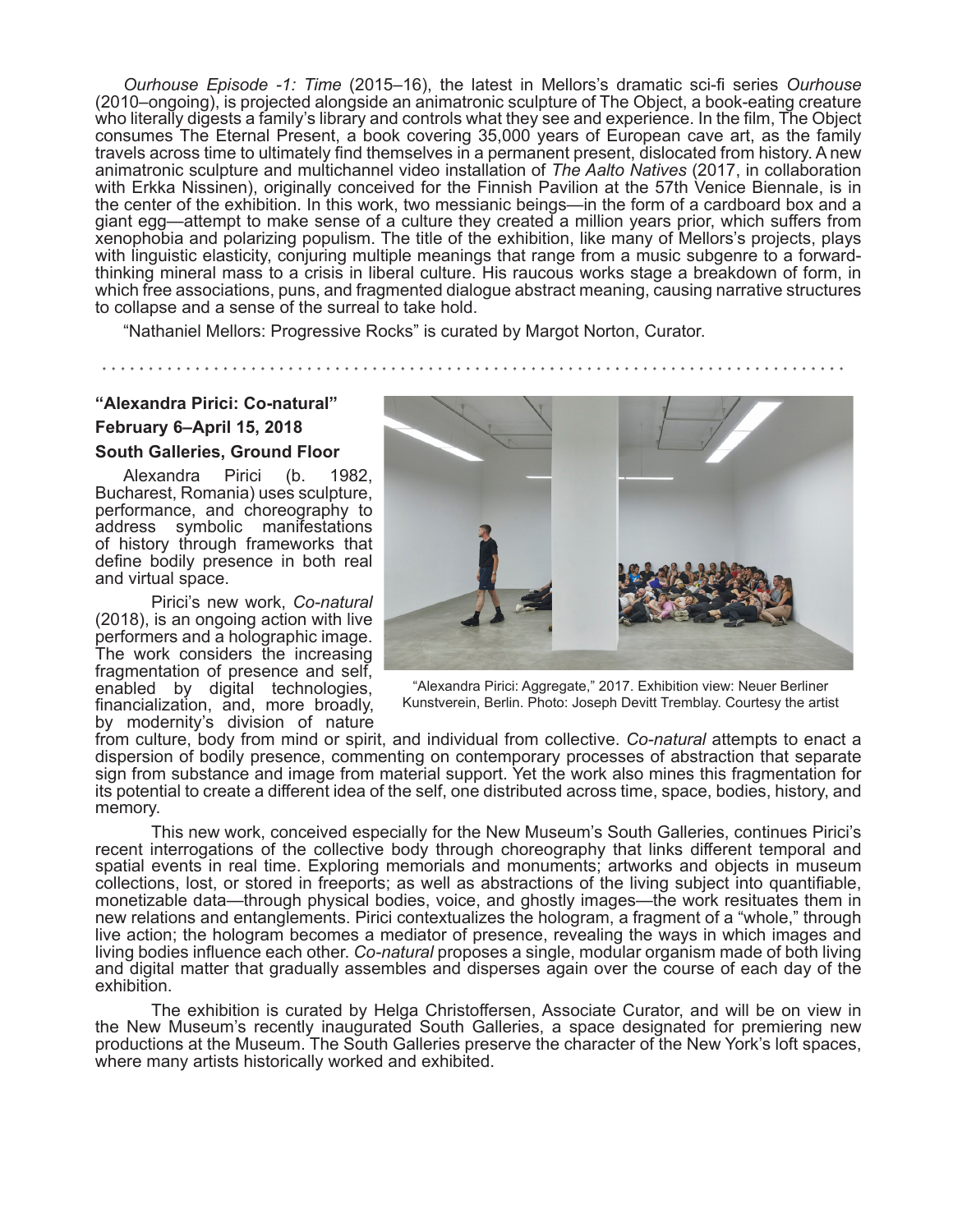"Alexandra Pirici: Co-natural" is performed by Juli Brandano, Farid Fairuz, Paula Gherghe, Miguel Angel Guzmán, Jordan Isadore, and Jennifer Tchiakpe.

Light, set, and holographic display design: Andrei Dinu Holographic Pepper's Ghost display: Archi3D LIMITED

Director of photography: Barbu Balasoiu



Anna Craycroft, *Storyboard: Animating Personhood*, 2017. Ink on paper, 20 x 36 in (50.8 x 91.4 cm). Courtesy the artist

# **"Anna Craycroft: Motion into Being"**

**As part of the Spring 2018 R&D Season: ANIMATION** 

**January 17–May 13, 2018**

## **Fifth Floor Gallery**

Anna Craycroft (b. 1975, Eugene, OR) is artist-in-residence for the Department of Education and Public Engagement's Spring 2018 R&D Season: AÑIMATION.<br>Cravcroft's residency includes an Craycroft's residency includes an exhibition and public programming considering the rights and ethics of personhood. Questions of who and what qualifies as a person have become increasingly contentious as the agency of all beings—from nonhuman animals

to corporations to artificial intelligence-has fractured legal and theoretical discourse. To chronicle these controversies, Craycroft has transformed the Fifth Floor Gallery into a site for producing an animated film, which she will develop over the course of the exhibition; visitors physically enter the stage where Craycroft shoots new footage every week for the duration of the residency. Drawing on traditions of folklore and fables, which often use anthropomorphism to narrate moral tales, the animated film—while in process and in its final form—confronts the physical and philosophical lenses used to construct and qualify personhood.

Craycroft's residency includes a series of public programs exploring these issues, including a panel discussion, a choreographic response by artist Will Rawls, and the premiere of Craycroft's film followed by a conversation with art historian Gloria Sutton.

The exhibition is organized by Johanna Burton, Keith Haring Director and Curator of Education and Public Engagement, and Sara O'Keeffe, Assistant Curator, with Kate Wiener, Education Associate.

# **"Sara Magenheimer: NOON" January 24–April 15, 2018 Storefront Window, Ground Floor**

Working across a range of media, including video, sound, performance, sculpture, and installation, New York– based artist Sara Magenheimer (b. 1981, Philadelphia, PA) manipulates and defamiliarizes language with bold combinations of image and text. Her videos incorporate traditional filmic editing techniques alongside those inspired by music and collage. In syncopated progressions of pictures and words, Magenheimer pushes against the bounds of narrative, charting circuitous story lines that invite individual interpretations.



Sara Magenheimer, *Best is Man's Breath Quality*, 2017 (still). HD video, sound, color; 15:13 min. Courtesy the artist and Video Data Bank

Through unexpected juxtapositions of language, graphic compositions, and idiosyncratic imagery, she reveals how visual and verbal signs mutate and inspire manifold pathways to understanding.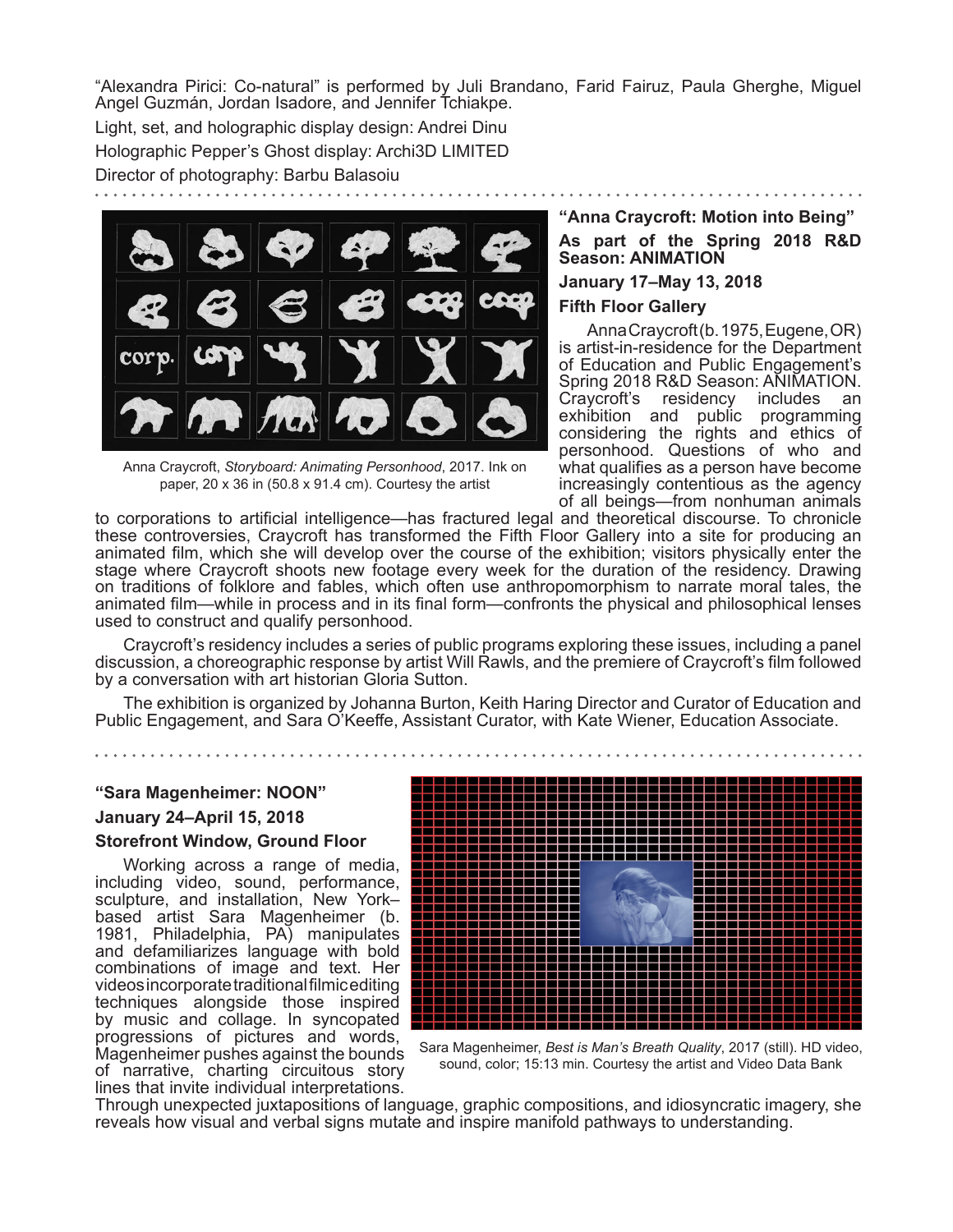For the window of the New Museum's 231 Bowery building, Magenheimer presents "NOON," a new multi-channel video installation that explores a rhythmic vocabulary of time. In this work, images and words cycle to a steady beat, fragmenting and recombining to create a multilayered visual poem. The image of a clock with the word "NO" replacing each of the numbers dissolves into variations of its component parts, falling in and out of sync. One video in the installation combines a pair of separate texts, which at times run parallel to one another and interweave much like instruments, appearing alternately harmonious or dissonant. On the right, a looping video of iPhone footage runs counterpoint to the composition on the left, which shows unexpected breakdowns of order in public spaces. As with many of Magenheimer's works, "NOON" reveals the arbitrary yet meaningful structures that underlie our daily rhythms, as suggested by the saying "Even a broken clock is right twice a day."

On the occasion of her project, Magenheimer has also completed "Notes on Art and Resistance A–Z," a downloadable PDF that can be accessed on https://www.newmuseum.org/magenheimer. Written by the artist over the course of the past year, following the 2016 US presidential election, the text comprises a sequence of personal meditations on making art in a time of profound political and social change.

"Sara Magenheimer: NOON" is part of a new series of window installations that relaunches the program originally mounted at the New Museum in the 1980s. This program included now-legendary projects by Jeff Koons, David Hammons, Linda Montano, Bruce Nauman, Gran Fury, and others.

In conjunction with this installation, a selection of Magenheimer's films will be screened in the New Museum Theater on April 15 at 3 PM, followed by a discussion with the artist.

"Sara Magenheimer: NOON" is curated by Margot Norton, Curator.

#### **PUBLIC PROGRAMS**

#### **"Nathaniel Mellors in Conversation with Curator Margot Norton"**

#### **Wednesday February 14, 7 PM**

Join us for a conversation between artist Nathaniel Mellors and curator Margot Norton on the occasion of the exhibition "Nathaniel Mellors: Progressive Rocks." In his fantastical and wryly comical videos, sculptures, and installations, Mellors employs absurdist satire to incisively critique morality, national identity, religion, and power structures in contemporary society.

#### **"Beyond Human: Frameworks for Fundamental Rights"**

#### **Thursday March 29, 7 PM**

Bringing together leading scholars and cultural critics, this panel discussion will consider the legal and ethical implications of expanded definitions of personhood. Participants will explore issues tied to animal rights, environmental protections, corporate personhood, reproductive rights, disability, and racial discrimination through specific case studies and cross-disciplinary conversation. Panelists include Adrian Chen, Karla F.C. Holloway, Kelly Oliver, and Sunaura Taylor, with Megan Hicks serving as moderator. This panel is part of Anna Craycroft's exhibition and residency "Motion into Being," presented during the Department of Education and Public Engagement's Spring 2018 R&D Season: ANIMATION.

#### **"Persona Non Granted by Will Rawls"**

#### **Saturday April 14, 5 PM**

As part of Anna Craycroft's exhibition and residency "Motion into Being," presented during the Department of Education and Public Engagement's Spring 2018 R&D Season: ANIMATION, artist Will Rawls will respond to Craycroft's anthropomorphic animation project with three episodes exploring her objects as props and bodies, while investigating his own limited potential to fake animation. Interacting with the objects and media in Craycroft's exhibition, Rawls will scrutinize surface, storytelling, space, and texture to choreograph this series of unfortunate "persons."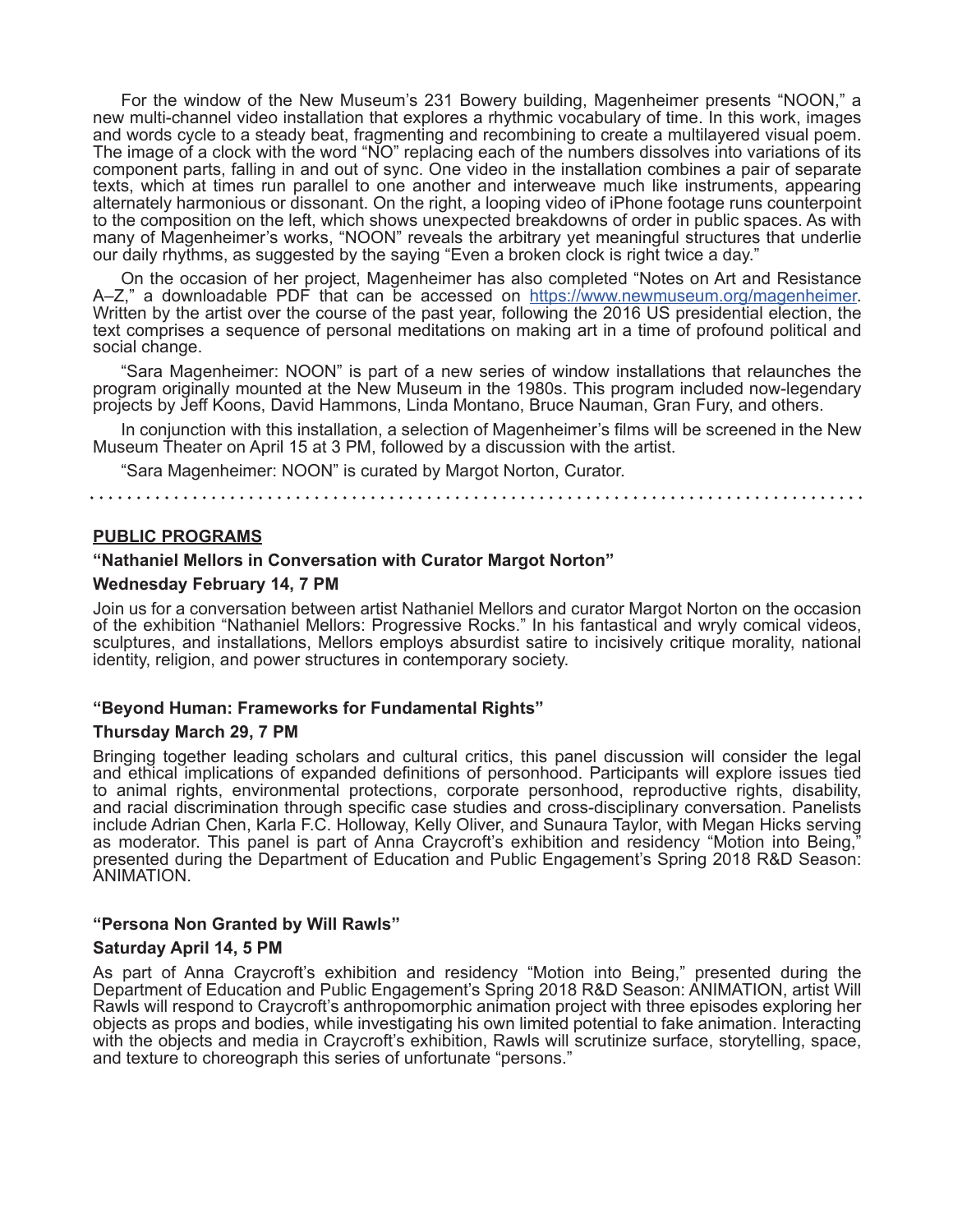# **"Sara Magenheimer Screening and Conversation with Curator Margot Norton"**

## **Sunday April 15, 3 PM**

Join us for a screening and discussion with artist Sara Magenheimer and curator Margot Norton. This program is held in conjunction with Magenheimer's video installation "NOON," on view in the Storefront Window of the New Museum's 231 Bowery building from January 24 through April 15, 2018. Working across a range of media, including video, sound, performance, sculpture, collage, and installation, New York–based artist Sara Magenheimer disrupts, manipulates, and defamiliarizes language with bold combinations of image and text.

# **"Toward an Ethics of Animation: Screening & Conversation with Anna Craycroft & Gloria Sutton"**

# **Thursday May 10, 7 PM**

Join us for the world premiere of Anna Craycroft's stop-motion animation film, which the artist constructed by shooting new footage weekly in her exhibition "Motion into Being." Craycroft is the artist-in-residence for the Department of Education and Public Engagement's Spring 2018 R&D Season: ANIMATION.

Following the screening, a lively conversation with art historian Gloria Sutton unpacks Craycroft's project and examines the ways that animation—the movement of images and bodies—articulates new questions about sense and meaning within contemporary digital culture. Using a historically specific twentieth-century apparatus (Max Fleischer's Setback Camera and Walt Disney's Multiplane camera) to not only capture images over the course of her residency at the New Museum, but also to interpolate the material culture of more contemporary imaging technologies, Craycroft builds an accretive, time-based examination of personhood and anthropomorphism. The resulting animation demonstrates how our understanding of personhood is comprised of complex and often contradictory attitudes, expectations, and definitions. Distinct from the ways that early twentieth-century European avant-garde film advanced narratives of "failed vision" and "enlightenment" within the transformation of modern life, this conversation reconsiders the aesthetics of abstraction and experimentation that are beholden to an ethics of contingency and fragmentation within contemporary culture.

# **ABOUT NEW MUSEUM**

The New Museum is the only museum in New York City exclusively devoted to contemporary art. Founded in 1977, the New Museum is a center for exhibitions, information, and documentation about living artists from around the world. From its beginnings as a one-room office on Hudson Street to the inauguration of its first freestanding building on the Bowery designed by SANAA in 2007, the New Museum continues to be a place of experimentation and a hub of new art and new ideas.

# **SUPPORT**

## **"Nathaniel Mellors: Progressive Rocks"**

Support for this exhibition has been provided by Frame Contemporary Art Finland.

This exhibition is made possible with support provided by the Toby Devan Lewis Emerging Artists Exhibitions Fund.

Publication support provided by Leeds Beckett University.

Special thanks to The Mondriaan Fund.